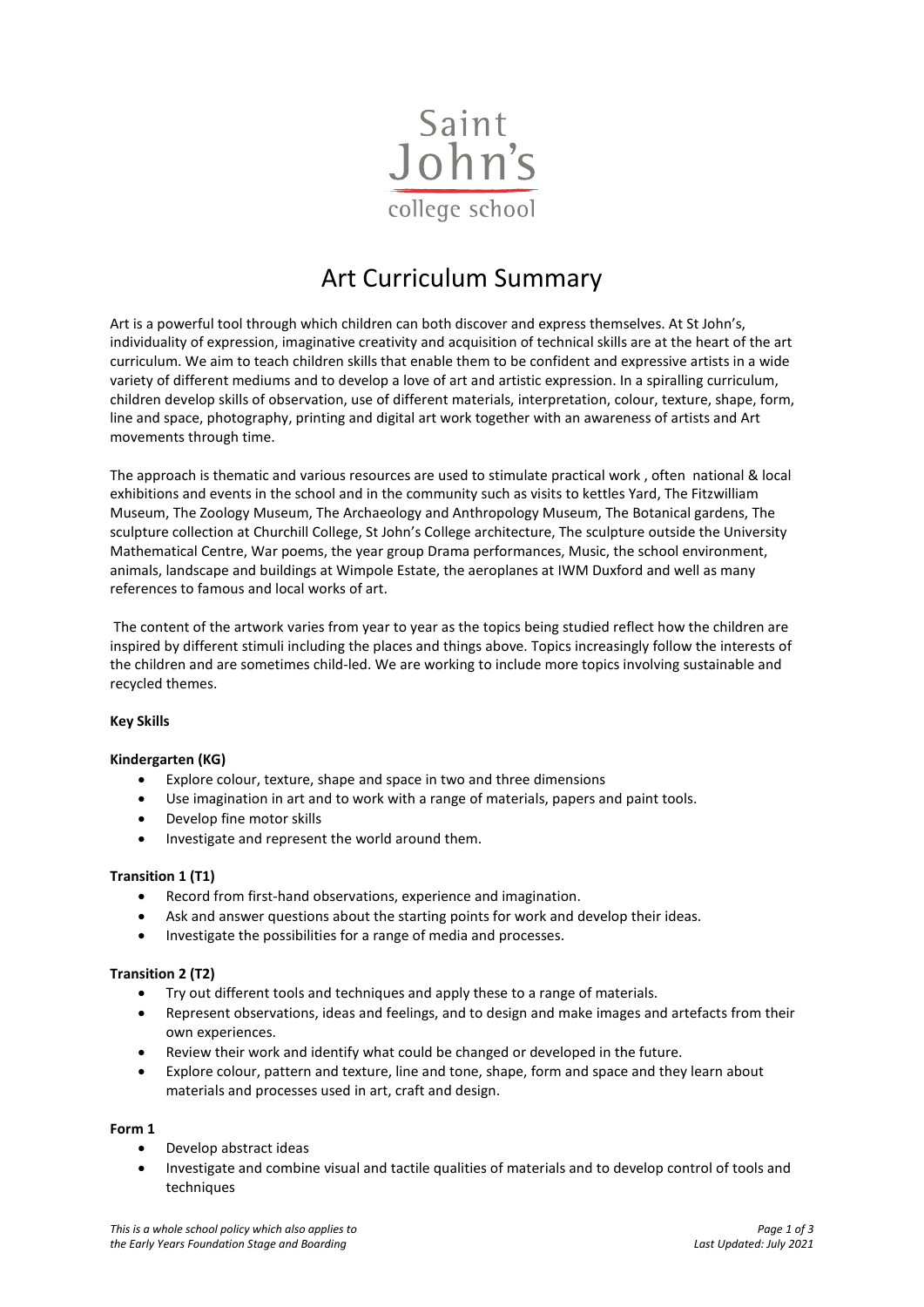- Compare ideas, methods and approaches in their own and others' work and to say what they think and feel about them
- Learn how to adapt their work according to their views and to understand how to develop it further
- Mix primary colours to produce secondary, then tertiary colours
- Experiment with/using a range of brushes and associated skills
- Learn how to compose a landscape with a foreground, mid ground and background
- Develop an understanding of positive and negative space
- Introduce the technique of mono printing

### **Form 2**

- Develop their understanding of line, pattern, shape and colour
- Explore new materials such as acrylic paint
- Understand tone through creating monochromatic pictures
- Develop a range of brush skills
- Develop the ability to evaluate work, express opinions and make reasoned judgements
- Explore the tactile qualities of materials and processes and how media can be manipulated and matched to ideas and purposes
- Make aesthetic judgements and choices
- Understand the printing process and to produce a number of prints

#### **Form 3**

- Build observational drawing and painting skills.
- Explore 'atmosphere' in art and how to express it.
- Respond imaginatively to stories
- Compose in 3 dimensions using formal shapes of small manmade objects
- Develop imaginative skills by moving from observation, to pictorial and then mechanical interpretations.
- Paint in the style of an impressionist artist.
- Learn how to look at objects so as to be able to draw, paint, print and sculpt focussing on negative shapes.
- Extend visual language by experimenting with different ways of mark making to describe shape, tone and texture.
- Learn to discuss the aims and individual qualities of their own work and that of their peers.

### **Form 4**

- Develop the ability to work in an abstract way by focussing on line, pattern, shape and tone and using a range of drawing materials
- Use mark making for expression in a range of media, including fabric.
- Study the style of medieval painting, in particular its flatness and sense of pattern and to link this with developing composition within the children's work
- Look at castles/other buildings and landscape within Medieval/early renaissance painting with particular reference to Mantegna.
- Respond imaginatively to story and artists, including Rousseau and artists from different cultures.
- Continue to learn to discuss the aims and qualities of their work and that of their peers.

### **Form 5**

- Build an awareness of composition, colour harmonies / contrasts and mark-making
- Use basic materials to create their own world/scene
- Take risks within their paintings and model making.
- Respond expressively and imaginatively to historical artists
- Develop an understanding of composition on a large scale
- Use colour to create different 'moods'
- Learn about Architectural features, their functions and the difference in style between different centuries.